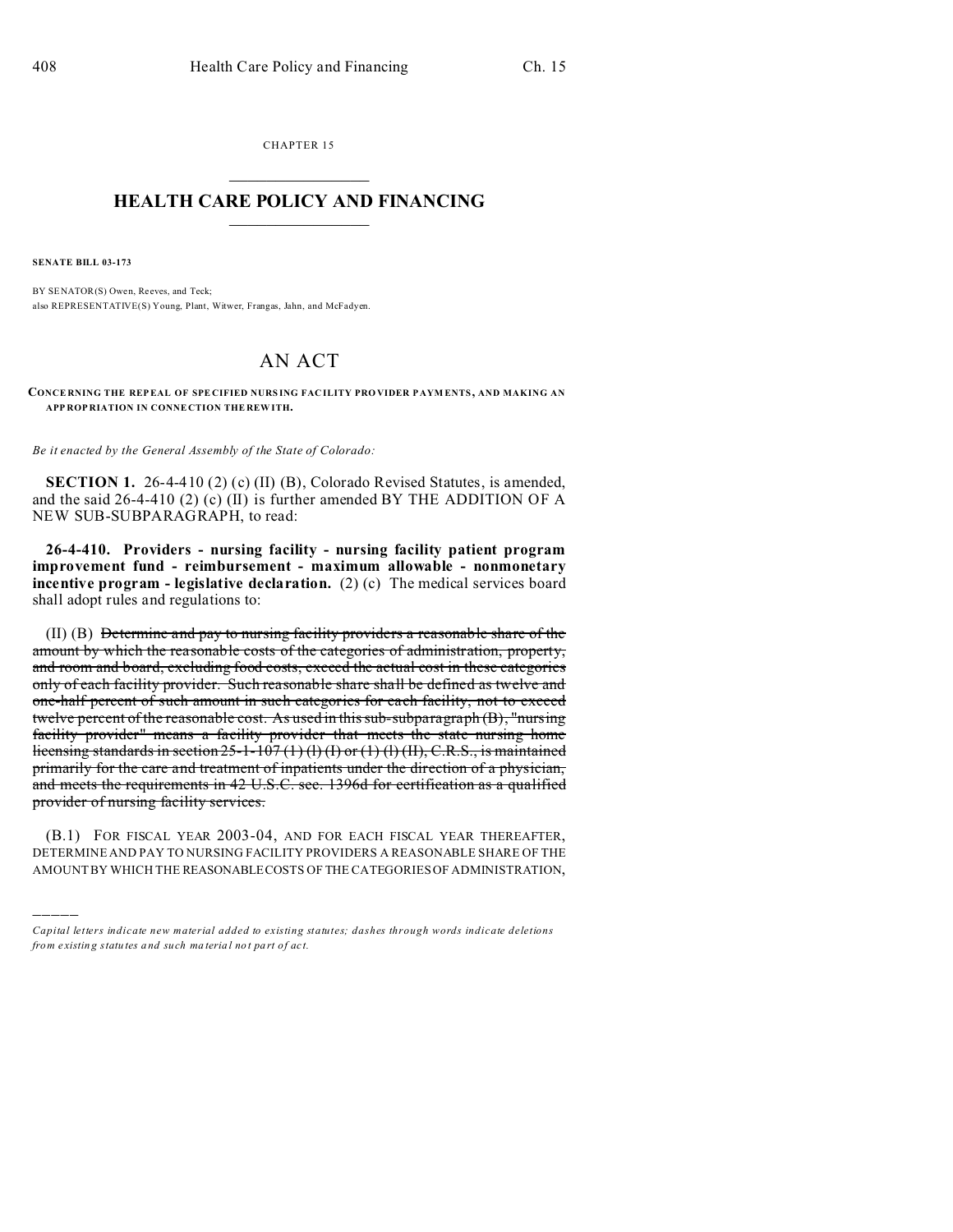PROPERTY, AND ROOM AND BOARD, EXCLUDING FOOD COSTS, EXCEED THE ACTUAL COST IN THESE CATEGORIES ONLY OF EACH FACILITY PROVIDER. SUCH REASONABLE SHARE SHALL BE DEFINED AS TWELVE AND ONE-HALF PERCENT OF SUCH AMOUNT IN SUCH CATEGORIES FOR EACH FACILITY, NOT TO EXCEED TWELVE PERCENT OF THE REASONABLE COST. AS USED IN THIS SUB-SUBPARAGRAPH (B.1), "NURSING FACILITY PROVIDER" MEANS A FACILITY PROVIDER THAT MEETS THE STATE NURSING HOME LICENSING STANDARDS IN SECTION  $25$ -1-107 (1) (1) (I) OR (1) (1) (II), C.R.S., IS MAINTAINED PRIMARILY FOR THE CARE AND TREATMENT OF INPATIENTS UNDER THE DIRECTION OF A PHYSICIAN, AND MEETS THE REQUIREMENTS IN 42 U.S.C. SEC. 1396d FOR CERTIFICATION AS A QUALIFIED PROVIDER OF NURSING FACILITY SERVICES.

**SECTION 2.** Part V (3) and the affected totals of section 2 of chapter 399, Session Laws of Colorado 2002, are amended to read:

Section 2. **Appropriation.**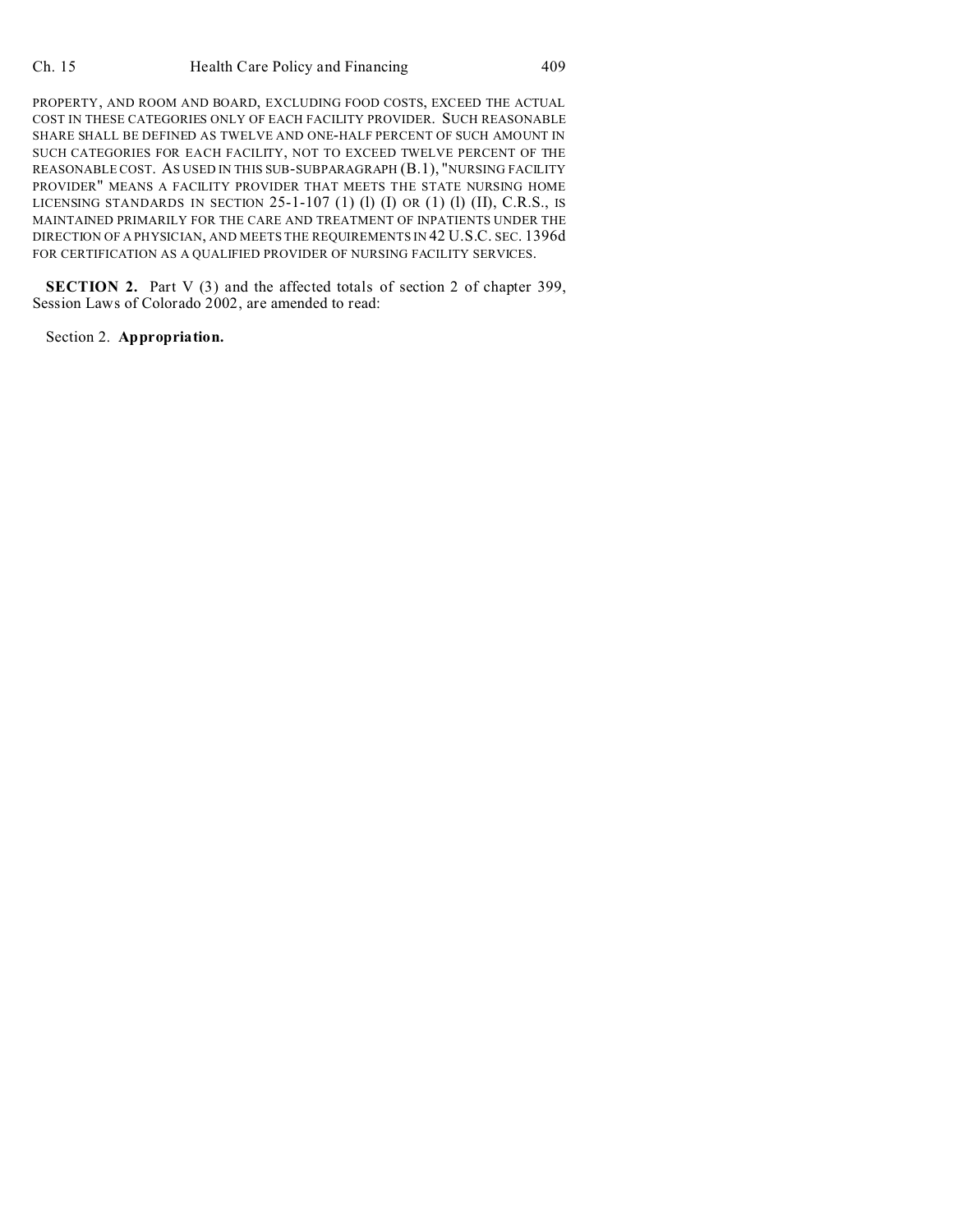| Ch. 15<br>Health Care Policy and Financing | 410 |
|--------------------------------------------|-----|
|--------------------------------------------|-----|

|                 |       | APPROPRIATION FROM |               |              |               |              |  |
|-----------------|-------|--------------------|---------------|--------------|---------------|--------------|--|
| ITEM &          | TOTAL | <b>GENERAL</b>     | GENERAL       | CASH         | CASH          | FEDERAL      |  |
| <b>SUBTOTAL</b> |       | <b>FUND</b>        | <b>FUND</b>   | <b>FUNDS</b> | <b>FUNDS</b>  | <b>FUNDS</b> |  |
|                 |       |                    | <b>EXEMPT</b> |              | <b>EXEMPT</b> |              |  |
|                 |       |                    |               |              |               |              |  |

**PART V**

## **DEPARTMENT OF HEALTH CARE POLICY AND FINANCING**

| (3) MEDICAL SERVICES PREMIUMS <sup>46, 47, 48, 49, 50, 51, 52, 53, 54, 54a</sup> |                        |  |  |  |  |
|----------------------------------------------------------------------------------|------------------------|--|--|--|--|
| Services for 35,230 Old                                                          |                        |  |  |  |  |
| Age Pensioners                                                                   |                        |  |  |  |  |
| (OAP-A) at an average                                                            |                        |  |  |  |  |
| cost of $$16,895.22$                                                             |                        |  |  |  |  |
| \$16,859.51                                                                      | <del>595,218,541</del> |  |  |  |  |
|                                                                                  | 593,960,640            |  |  |  |  |
| Services for 5,430 Old                                                           |                        |  |  |  |  |
| Age Pensioners (OAP-B)                                                           |                        |  |  |  |  |
| at an average cost of                                                            |                        |  |  |  |  |
| <del>\$12,504.16</del> \$12,494.89                                               | <del>67,897,616</del>  |  |  |  |  |
|                                                                                  | 67,847,277             |  |  |  |  |
| Services for 4,046 Old                                                           |                        |  |  |  |  |
| Age Pension State                                                                |                        |  |  |  |  |
| Medical Program clients                                                          |                        |  |  |  |  |
| at an average cost of                                                            |                        |  |  |  |  |
| \$2,435.28                                                                       | 9,853,133              |  |  |  |  |
|                                                                                  |                        |  |  |  |  |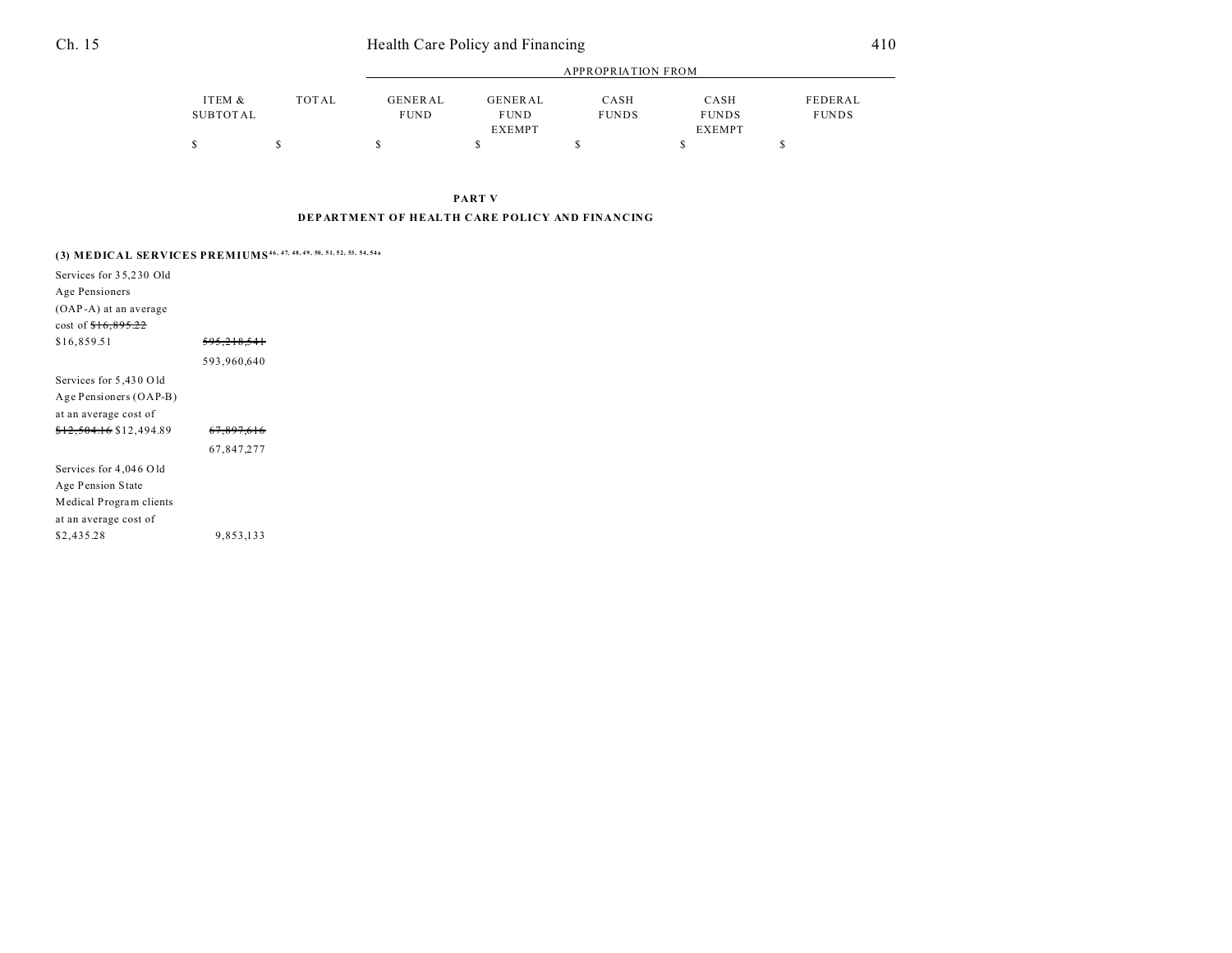| Services for 49,669<br>Non-Elderly Disabled<br>Recipients of<br>Supplemental Security<br>Income at an average<br>cost of $$10,450.73$<br>\$10,446.37 | <del>519,077,445</del><br>518,860,931 |                                  |     |
|------------------------------------------------------------------------------------------------------------------------------------------------------|---------------------------------------|----------------------------------|-----|
| Services for 38,349<br>Categorically Eligible                                                                                                        |                                       |                                  |     |
| Low-income Adults at                                                                                                                                 |                                       |                                  |     |
| an average cost of                                                                                                                                   |                                       |                                  |     |
| \$3,273.42                                                                                                                                           | <del>125,532,402</del>                |                                  |     |
|                                                                                                                                                      | 125,532,354                           |                                  |     |
| Services for 158,488<br>Categorically Eligible<br>Low-income Children<br>and Baby Care Program<br>Children at an average                             |                                       |                                  |     |
| cost of \$1,750.40<br>Services for 13,877<br>Foster Children at an<br>average cost of                                                                | 277,418,122                           |                                  |     |
| $$2,652.07$ \$2,652.06                                                                                                                               | 36,802,812                            |                                  |     |
|                                                                                                                                                      | 36,802,625                            |                                  |     |
| Services for 5,983 Baby                                                                                                                              |                                       |                                  |     |
| Care Program Adults at<br>an average cost of                                                                                                         |                                       |                                  |     |
| \$5,564.49                                                                                                                                           | 33,292,341                            |                                  |     |
| Ch. 15                                                                                                                                               |                                       | Health Care Policy and Financing | 411 |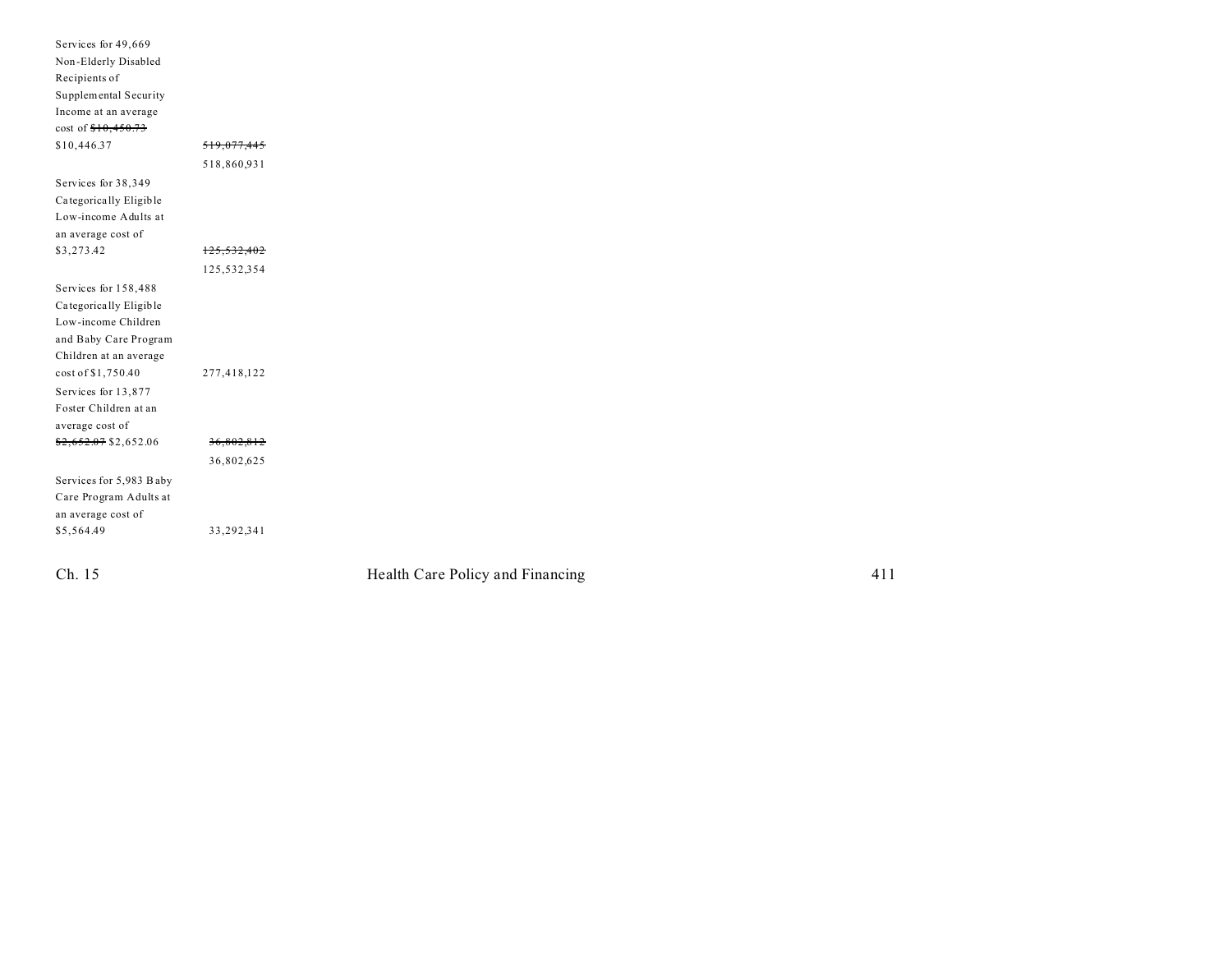|                                                                                                                                                                                                           |                           |                                | <b>APPROPRIATION FROM</b>        |                                         |                      |                                       |                         |
|-----------------------------------------------------------------------------------------------------------------------------------------------------------------------------------------------------------|---------------------------|--------------------------------|----------------------------------|-----------------------------------------|----------------------|---------------------------------------|-------------------------|
|                                                                                                                                                                                                           | ITEM &<br><b>SUBTOTAL</b> | <b>TOTAL</b>                   | <b>GENERAL</b><br><b>FUND</b>    | GENERAL<br><b>FUND</b><br><b>EXEMPT</b> | CASH<br><b>FUNDS</b> | CASH<br><b>FUNDS</b><br><b>EXEMPT</b> | FEDERAL<br><b>FUNDS</b> |
|                                                                                                                                                                                                           | $\mathbb{S}$              | $\mathbb S$                    | \$                               | $\mathbb{S}$                            | \$                   | \$                                    | \$                      |
| Services for 9,492<br>Qualified Medicare<br>Beneficiaries (QMBs)<br>and Special Low-Income<br>Medicare Beneficiaries<br>(SLIMBs) at an average<br>$cost of $1,071.80$<br>\$1,071.77                       | 10,173,529<br>10,173,247  |                                |                                  |                                         |                      |                                       |                         |
| Services for 5,414<br>Non-Citizens at an<br>Average Cost of<br>\$9,876.00<br>Services for 71 S.B.<br>$01S2-12$ Breast and<br>Cervical Cancer<br>Treatment Clients at an<br>Average Cost of<br>\$22,501.62 | 53,468,640<br>1,597,615   |                                |                                  |                                         |                      |                                       |                         |
|                                                                                                                                                                                                           |                           | 1,730,332,196<br>1,728,806,925 | 838,728,143(M)<br>837,965,508(M) |                                         |                      | 34,565,803 <sup>ª</sup>               | 856,275,614             |

## Ch. 15 Health Care Policy and Financing 412